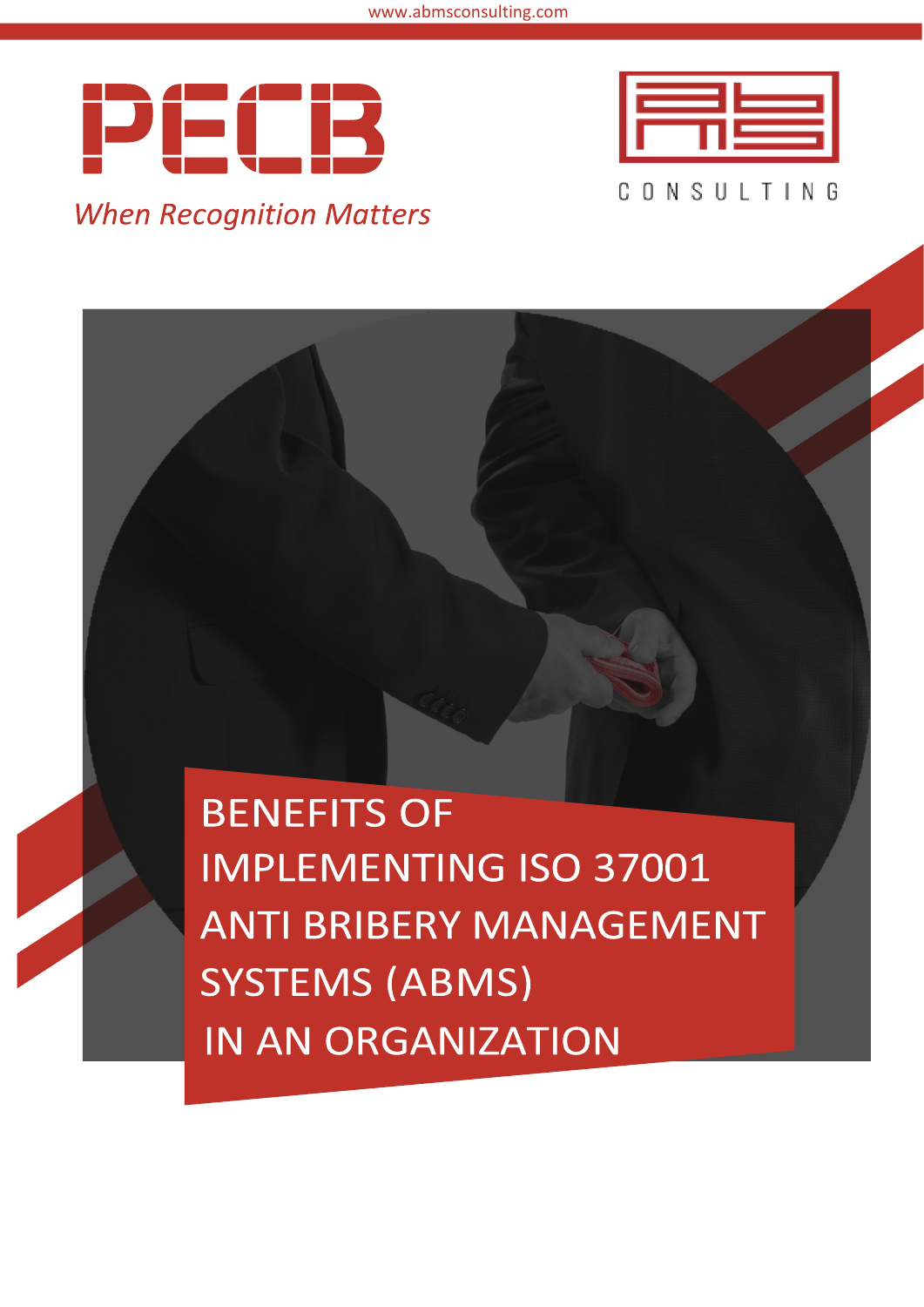

Bribery refers to any offering, giving, accepting or promising advantage with any value or bribe in order to influence the decision, action or judgement of persons in charge of a duty. Any individual or organization that is involved in bribery means that they have accepted or gave something with the intention of influencing the recipient in some way favourable to the party providing the bribe. Until now, many acts, laws, legislations and policies have been established and implemented in order to prevent corruption and bribery around the world; nonetheless, some of them were successfully implemented and many others not. Bribery is becoming a significant concern among individuals and different businesses. Consequently, this is leading to the lack of confidence, trust, and transparency in both public and private sectors. Thus, International Organization for Standardization initiated the establishment of an Anti-Bribery Management System that deals specifically with bribery risks.

ISO 37001 is an Anti-Bribery Management System (ABMS) standard currently under development by the International Organization for Standardization. The purpose of developing this standard is to establish, implement, maintain and enhance an anti-bribery program that prevents, detects and addresses bribery risks in an organization or institution. Moreover, ISO 37001 is designed to help organizations comply with anti-bribery laws. This international standard is only applicable to bribery, as it sets requirements and guidance for the establishment of an anti-bribery management system in compliance with anti-bribery laws. Furthermore, an ABMS can stand alone or can be integrated with other management systems that are already implemented in the organization.

In fact, an ABMS program is suitable to be implemented in any organization. Considering that the nature of an organization differs from one another, the International Organization for Standardization established the standard in such a system that it can be appropriate to different organizations and can be integrated with different management systems. Since ISO 37001 addresses to bribery in the private or public sector, bribery by the organization, within the organization, and by the personnel, it is reasonable to think that the standard is applicable to all types and sizes of the organizations.